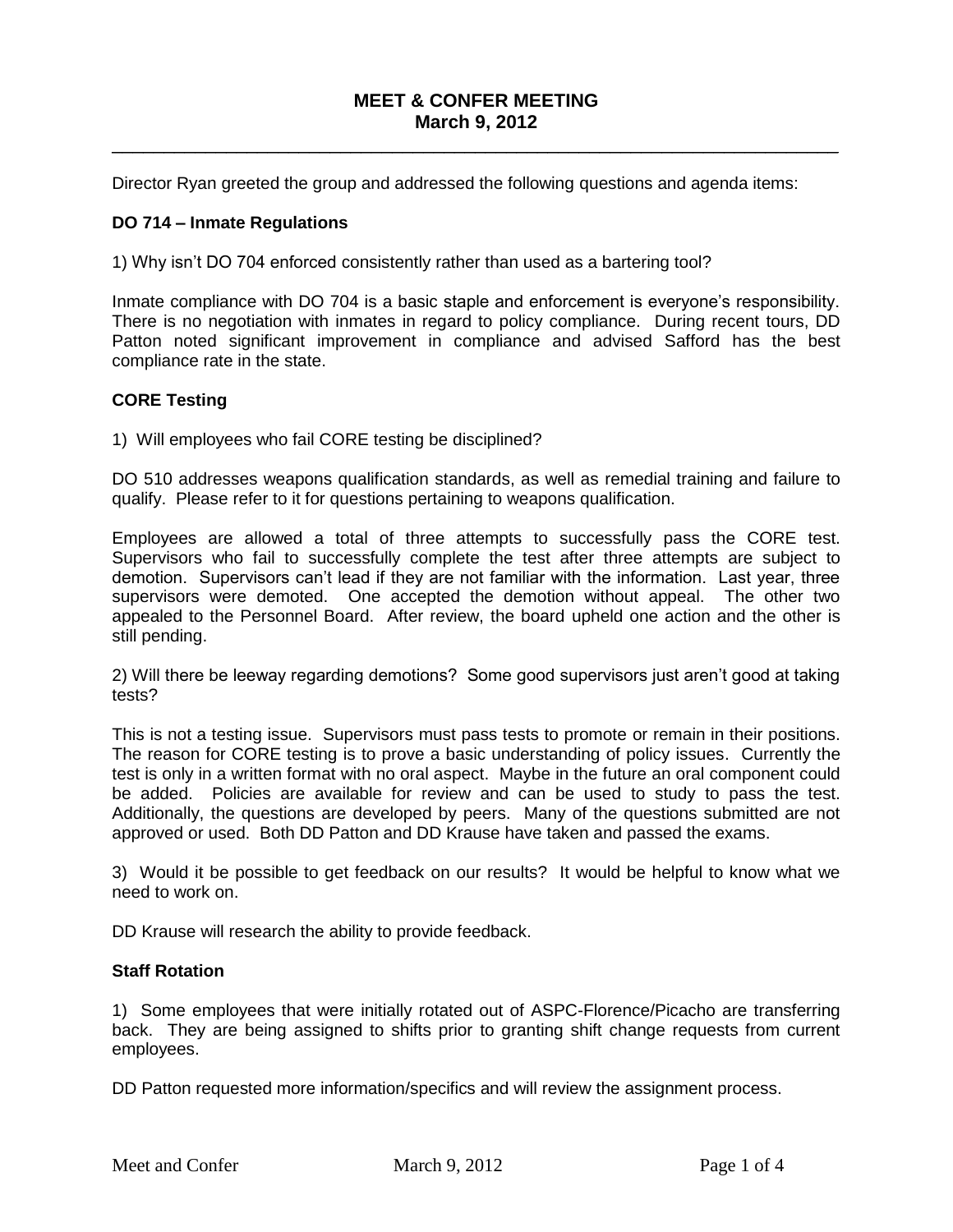## **Inmate Classification**

1) CO III's are receiving inmate letters requesting to be moved to other institutions due to family hardships. This has not been the historical practice. Has the policy changed?

Movement is based on the needs of the Department. Central Classification does not approve moves based on proximity to their residence or family hardships. Approximately 20% of inmate beds are located within the Phoenix metro area while 65% of the inmate population originates within Maricopa County. Additionally, medical and mental health scores greatly influence where the inmate is ultimately assigned, as those with higher scores require reasonable proximity to healthcare providers. As a result, healthy inmates are generally housed at the rural complexes.

Discussion ensued regarding Wardens from other complexes "recruiting" inmate workers who possess particular skill sets.

Approximately 3,300 inmates work outside the institutions on a daily basis. The work crews are a valuable resource for local communities and our CO III's, CO IV's and Wardens collaborate with Central Classification to manage the assignment and availability of that workforce. Some facilities require inmates with specific skill sets and/or scores to work within the unit(s). This sometimes results in Wardens requesting or "recruiting" inmate workers to meet those needs.

## **DO 805 – Protective Segregation (PS)**

1) How can we prevent inmates from manipulating the PS system?

This policy has undergone several revisions. It originated as Director's Instruction (DI 67) due to Does v Stewart. Our task is to effectively manage the process which can be both time consuming and labor intensive. Unfortunately, approximately 80% of the requests are not legitimate and inmates request PS for a number of reasons. The best way to prevent manipulation is to ensure the packet contains accurate and thorough documentation.

## **Budget**

The inmate population steadily increased for the past 30 years in part due to legislative mandates such as Truth in Sentencing. During FY10 ADC anticipated an increase of 110 inmates per month, but the actual increase was only 65 per month. Likewise the population was projected to grow in FY11, but we actually had 296 less inmates at year end. This started a trend of population leveling. ADC anticipates the leveling trend to end in FY14 when the population will begin to grow by 25 inmates per month.

The PS and Sex Offender (SO) populations are both growing rapidly and each has unique housing requirements. Due to the anticipated growth resurgence, ADC will require an additional 2,000 medium beds as well as a 500 maximum security beds. ASPC-Lewis is a logical choice for the location, as the land and existing physical plant and utility assets will allow for the expansion. Florence/Eyman will not support further expansion/growth.

Public safety concerns preclude ADC from allowing inmates assigned to higher custody levels to be reclassified to lower levels simply to fill available lower custody level beds. Likewise, existing units built for lower custody levels cannot be easily modified to house higher level inmates due to security requirements and logistical issues. While ADC is sensitive to the budget issues Arizona is facing, we must move forward with building requests now, as it takes approximately 18 months from funding to activation for medium level beds and 2 years for maximum level beds.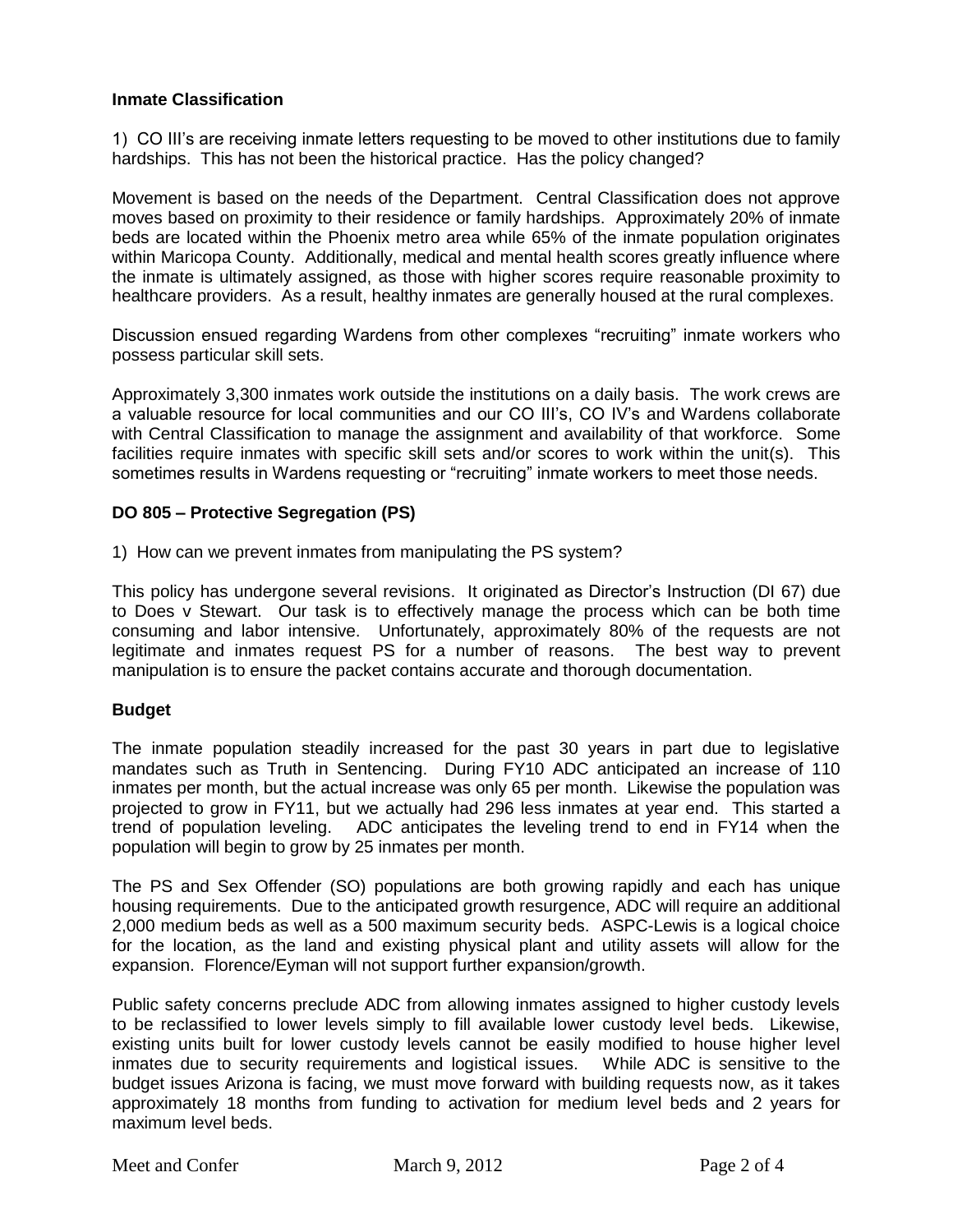# **Staffing**

The previous administration changed the definition of "staff assault" which resulted in the loss of 565 Correctional Officer (CO) positions. We will continue to use compensatory time and overtime to adequately staff the units and ensure staff safety. Each Division agreed to maintain vacancies to fund those positions.

Discussion ensued regarding afterhours transportation runs and posting CO III's to security positions.

## **Health Services (HS) Privatization**

This will represent the largest Reduction in Force (RIF) in State history. ADC was precluded from bidding on the contract and it must be awarded to the "best qualified" bidder. We are in the final stages of the RFP assessment and evaluation of the bids. We anticipate awarding the contract in early April and are in the final stages a departmental monitoring team to oversee the contract and evaluate services.

HS is currently experiencing an approximate 29% turnover rate for FY 2012. A retention bonus program was approved for eligible HS employees who remain employed with ADC throughout the transition process (MAR 05, 2012 – JUN 30, 2012). We will continue to provide information as it becomes available.

## **Personnel Reform**

This is a lengthy bill consisting of more than 270 pages. This legislation is pending approval and is changing daily. Employees with questions should refer to the Q & A located on the intranet and submit unanswered questions to the PERSONNEL REFORM QUESTIONS mailbox.

As currently written, all CO I, II and III positions are exempt from the legislation and will remain covered. Additionally, ADC is recommending Community Correctional Officers (CCO's) be included in the exemption and remain covered. The legislation also impacts the authority of the Personnel Board.

We empathize with the anxiety associated with possible employment status changes. Several questions have arisen regarding discipline and dismissals. Discipline is designed to modify behavior and will continue to be evaluated using the Mistake v Misconduct model.

## **SB 1432**

This bill increases the inmate discharge amount from \$50 to \$100 and requires inmates be released with a valid state ID. The change in monetary amount does not impact the budget, as the inmate is responsible for the deposit.

## **Indigent Supplies**

1) The current Keefe contract only supplies one razor and one bar of soap per 30 day period. This is not sufficient.

CO IV Wallace will supply more information to DD Patton for research.